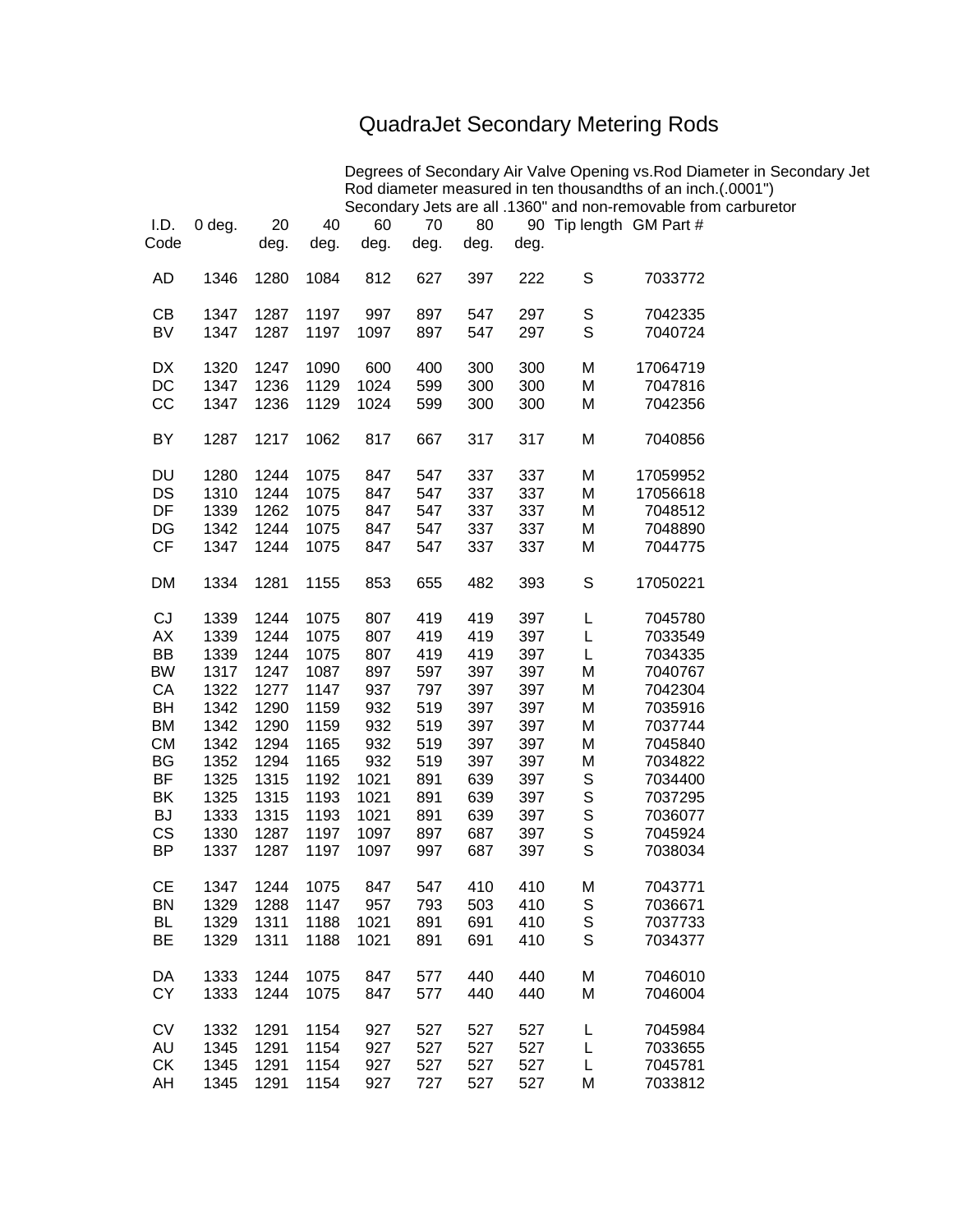| EJ                                                                                                                                                            | 1355                                                                                                                                                         | 1350                                                                                                                                                                 | 1200                                                                                                                                                                 | 1047                                                                                                                                     | 837                                                                                                                                             | 687                                                                                                                                             | 540                                                                                                                                      | S                                                                                                           | 17081930                                                                                                                                                                                                                                 |
|---------------------------------------------------------------------------------------------------------------------------------------------------------------|--------------------------------------------------------------------------------------------------------------------------------------------------------------|----------------------------------------------------------------------------------------------------------------------------------------------------------------------|----------------------------------------------------------------------------------------------------------------------------------------------------------------------|------------------------------------------------------------------------------------------------------------------------------------------|-------------------------------------------------------------------------------------------------------------------------------------------------|-------------------------------------------------------------------------------------------------------------------------------------------------|------------------------------------------------------------------------------------------------------------------------------------------|-------------------------------------------------------------------------------------------------------------|------------------------------------------------------------------------------------------------------------------------------------------------------------------------------------------------------------------------------------------|
| EA<br>CR<br><b>BU</b>                                                                                                                                         | 1339<br>1339<br>1347                                                                                                                                         | 1262<br>1262<br>1262                                                                                                                                                 | 1172<br>1172<br>1172                                                                                                                                                 | 1000<br>1097<br>1097                                                                                                                     | 825<br>997<br>997                                                                                                                               | 721<br>747<br>747                                                                                                                               | 547<br>547<br>547                                                                                                                        | S<br>S<br>S                                                                                                 | 17080091<br>7045923<br>7040725                                                                                                                                                                                                           |
| <b>CP</b><br>DH<br>ED<br>BA<br><b>AL</b><br>CD<br>DZ<br>AV<br>AP<br>AJ<br>AZ<br>EG<br>AK<br><b>CH</b><br><b>CX</b><br>BZ<br>AY<br>EK<br>EF<br>CN<br><b>AR</b> | 1320<br>1332<br>1332<br>1332<br>1349<br>1351<br>1325<br>1338<br>1345<br>1345<br>1350<br>1350<br>1350<br>1350<br>1346<br>1352<br>1352<br>1340<br>1340<br>1340 | 1247<br>1247<br>1247<br>1247<br>1247<br>1264<br>1290<br>1292<br>1292<br>1292<br>1292<br>1292<br>1292<br>1292<br>1294<br>1294<br>1294<br>1294<br>1294<br>1294<br>1294 | 1090<br>1090<br>1090<br>1090<br>1090<br>1107<br>1150<br>1132<br>1132<br>1132<br>1157<br>1157<br>1157<br>1157<br>1165<br>1165<br>1165<br>1165<br>1165<br>1165<br>1165 | 879<br>879<br>879<br>879<br>879<br>755<br>879<br>907<br>907<br>907<br>957<br>957<br>957<br>957<br>932<br>932<br>932<br>932<br>932<br>932 | 743<br>743<br>743<br>743<br>743<br>567<br>743<br>757<br>757<br>757<br>567<br>847<br>847<br>847<br>567<br>567<br>567<br>790<br>790<br>790<br>790 | 578<br>578<br>578<br>578<br>578<br>567<br>578<br>567<br>567<br>567<br>567<br>697<br>697<br>697<br>567<br>567<br>567<br>567<br>617<br>617<br>617 | 567<br>567<br>567<br>567<br>567<br>567<br>567<br>567<br>567<br>567<br>567<br>567<br>567<br>567<br>567<br>567<br>567<br>567<br>567<br>567 | M<br>M<br>M<br>M<br>M<br>L<br>M<br>M<br>M<br>М<br>L<br>S<br>S<br>S<br>L<br>L<br>L<br>M<br>M/S<br>M/S<br>M/S | 7045842<br>7048992<br>17081878<br>7034337<br>7033680<br>7042719<br>17075268<br>7033182<br>7033981<br>7033628<br>7033889<br>17081881<br>7033104<br>7045779<br>7045985<br>7042300<br>7033830<br>17082409<br>17081880<br>7045341<br>7033171 |
| EE<br>DR<br><b>DV</b>                                                                                                                                         | 1352<br>1323<br>1323<br>1348                                                                                                                                 | 1250<br>1250<br>1294                                                                                                                                                 | 1093<br>1093<br>1168                                                                                                                                                 | 932<br>882<br>882<br>935                                                                                                                 | 746<br>746<br>793                                                                                                                               | 581<br>581<br>620                                                                                                                               | 567<br>570<br>570<br>570                                                                                                                 | M<br>M<br>M/S                                                                                               | 17081879<br>17053659<br>17062170                                                                                                                                                                                                         |
| <b>BD</b>                                                                                                                                                     | 1332                                                                                                                                                         | 1312                                                                                                                                                                 | 1168                                                                                                                                                                 | 939                                                                                                                                      | 805                                                                                                                                             | 577                                                                                                                                             | 577                                                                                                                                      | M                                                                                                           | 7034365                                                                                                                                                                                                                                  |
| ВC                                                                                                                                                            | 1352                                                                                                                                                         | 1294                                                                                                                                                                 | 1174                                                                                                                                                                 | 1015                                                                                                                                     | 901                                                                                                                                             | 599                                                                                                                                             | 581                                                                                                                                      | M                                                                                                           | 7034300                                                                                                                                                                                                                                  |
| DN                                                                                                                                                            | 1355                                                                                                                                                         | 1297                                                                                                                                                                 | 1108                                                                                                                                                                 | 1019                                                                                                                                     | 904                                                                                                                                             | 602                                                                                                                                             | 584                                                                                                                                      | M                                                                                                           | 17053703                                                                                                                                                                                                                                 |
| ВT                                                                                                                                                            | 1338                                                                                                                                                         | 1292                                                                                                                                                                 | 1132                                                                                                                                                                 | 907                                                                                                                                      | 787                                                                                                                                             | 597                                                                                                                                             | 597                                                                                                                                      | M                                                                                                           | 7040601                                                                                                                                                                                                                                  |
| EC                                                                                                                                                            | 1350                                                                                                                                                         | 1292                                                                                                                                                                 | 1157                                                                                                                                                                 | 847                                                                                                                                      | 697                                                                                                                                             | 610                                                                                                                                             | 610                                                                                                                                      | M                                                                                                           | 17081095                                                                                                                                                                                                                                 |
| <b>DJ</b>                                                                                                                                                     | 1337                                                                                                                                                         | 1262                                                                                                                                                                 | 1172                                                                                                                                                                 | 1097                                                                                                                                     | 997                                                                                                                                             | 847                                                                                                                                             | 747                                                                                                                                      | unique<br>rod-taper<br>continues<br>down to<br>647                                                          | 7048908                                                                                                                                                                                                                                  |
| <b>CL</b><br>AT                                                                                                                                               | 1350<br>1350                                                                                                                                                 | 1294<br>1294                                                                                                                                                         | 1176<br>1176                                                                                                                                                         | 984<br>984                                                                                                                               | 667<br>667                                                                                                                                      | 667<br>667                                                                                                                                      | 667<br>667                                                                                                                               | L<br>L                                                                                                      | 7045782<br>7033658                                                                                                                                                                                                                       |
| DL                                                                                                                                                            | 1336                                                                                                                                                         | 1260                                                                                                                                                                 | 1127                                                                                                                                                                 | 939                                                                                                                                      | 824                                                                                                                                             | 711                                                                                                                                             | 679                                                                                                                                      | M/S                                                                                                         | 7048892                                                                                                                                                                                                                                  |
| EH<br><b>DP</b>                                                                                                                                               | 1325<br>1325                                                                                                                                                 | 1267<br>1267                                                                                                                                                         | 1137<br>1137                                                                                                                                                         | 945<br>945                                                                                                                               | 829<br>829                                                                                                                                      | 721<br>721                                                                                                                                      | 686<br>686                                                                                                                               | M/S<br>M/S                                                                                                  | 17081882<br>17053531                                                                                                                                                                                                                     |